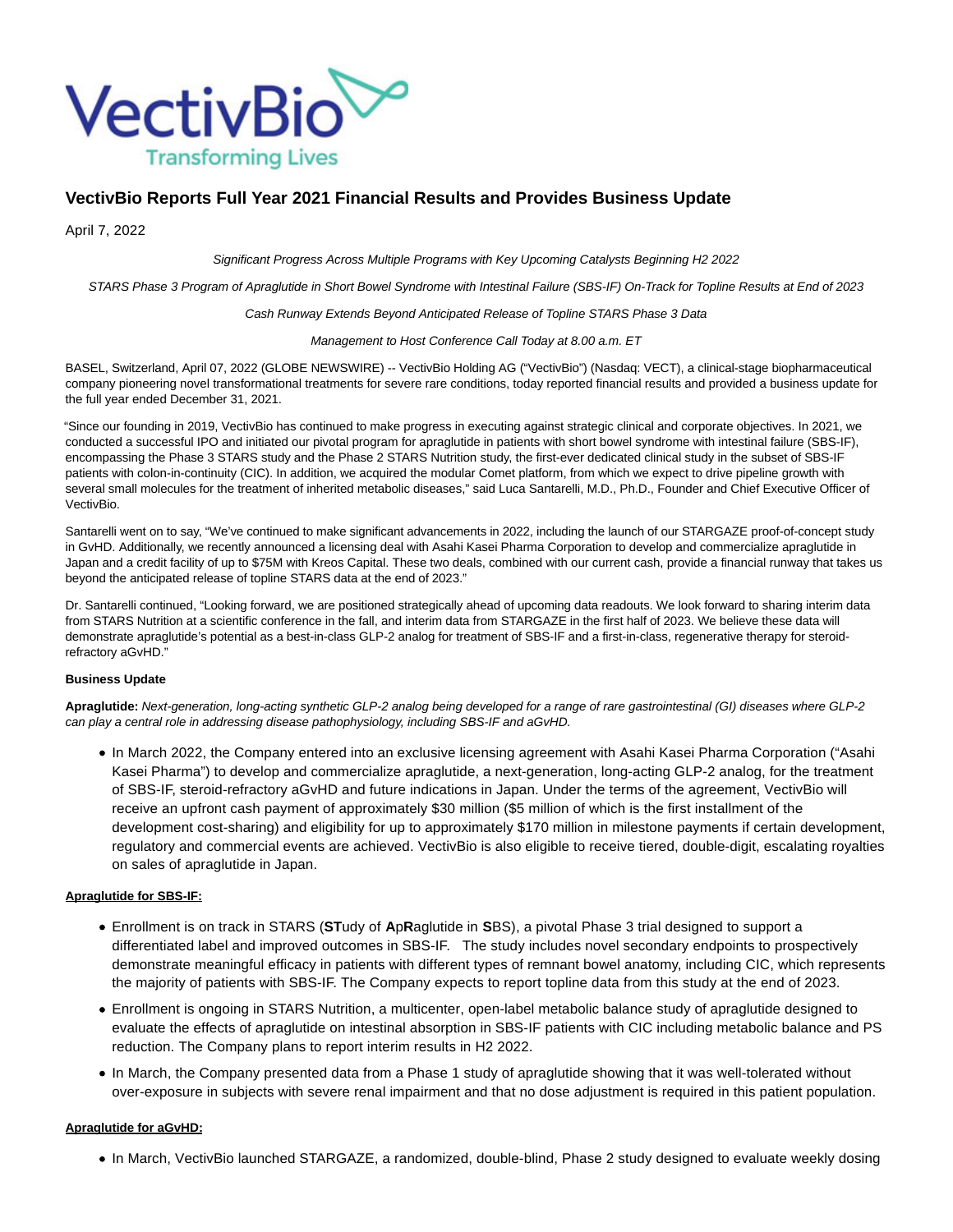of apraglutide in combination with systemic corticosteroids and ruxolitinib in patients with steroid-refractory gastrointestinal aGvHD. VectivBio believes apraglutide may offer a novel, regenerative approach to the treatment of aGvHD, where there is a significant need for more effective and non-immunosuppressive therapies. The Company anticipates dosing the first patient in the coming weeks and reporting interim data in H1 2023. Apraglutide previously received orphan drug designation from the FDA for the prevention of aGvHD in June 2021.

• In March, VectivBio presented preclinical data supporting apraglutide as a potential novel regenerative approach for the prevention and treatment of acute GvHD at the 48<sup>th</sup> Annual Meeting for the European Society for Blood and Marrow Transplantation (EBMT). These data support the potential therapeutic role of apraglutide in reducing GI damage and limiting mortality from GvHD.

**Comet Platform:** Modular, small molecule platform applying innovative chemistry to address severe Inherited Metabolic Diseases (IMDs) in pediatric populations with a deficit of energy metabolism caused by the depletion of functional Coenzyme A ("CoA").

VectivBio plans to initiate a first-in-human trial of VB-1197, the first candidate from the Comet platform, in H2 2023. VB-1197 is initially being evaluated for the treatment of methylmalonic acidemia (MMA) and propionic acidemia (PA).

### **Corporate Updates:**

In March 2022, VectivBio entered into a debt facility agreement with Kreos Capital, granting the Company access to the EUR equivalent of up to \$75 million USD. The proceeds from this debt facility, together with the proceeds from the Asahi Kasei Pharma licensing agreement also entered into in March 2022, are anticipated to provide the Company with the financial runway beyond topline STARS data.

### **Full Year 2021 Financial Results**

- **Research and development (R&D) Expenses:** R&D expenses were \$50.2 million for the year ended December 31, 2021, as compared to \$43.0 million for year ended December 31, 2020. The increase of \$7.2 million in R&D expenses year-over-year was primarily due to an increase of \$18.0 million related to our STARS program, our proof-of-concept clinical trial in GvHD, our manufacturing and the dual-chamber syringe activities; an increase of \$9.0 million of employee expenses due largely to a non-cash share-based compensation to support the growth of the Company's research and development programs and a decrease of \$19.8 million related to revaluation of contingent liabilities.
- **General and Administrative (G&A) Expenses:** G&A expenses were \$36.5 million for the year ended December 31, 2021, compared to \$14.2 million for the year ended December 31, 2020. The increase of \$22.3 million was primarily due to an increase of \$15.1 million in employee expenses primarily due to a non-cash share-based compensation and \$7.2 million mainly related to increased professional services for the preparation of the initial public offering, for operating as a public company and to support the growth of the Company.
- **Net Loss:** Net loss attributable to ordinary shareholders for the year ended December 31, 2021, was \$87.0 million, or per basic and diluted share of \$3.23. This compares with a net loss of \$59.9 million, or per basic and diluted share of \$6.24, for the year ended December 31, 2020.
- **Cash Position:** Cash and cash equivalents were \$102.7 million as of December 31, 2021, compared to \$40.2 million during the same period in 2020. The cash and cash equivalent of \$102.7 million combined with the expected proceeds of up to \$117 million from the agreements signed with Kreos Capital and Asahi Kasei Pharma Corporation in March 2022, are anticipated to provide the Company with the financial runway beyond topline STARS data.

#### **Announcement of the Annual General Meeting of Shareholders of VectivBio**

The board of directors of the Company has resolved to hold the annual general meeting of shareholders of VectivBio Holding AG (the AGM) on June 30, 2022 at 2:00 p.m. CEST/8:00 a.m. EDT at the registered office of the Company (Aeschenvorstadt 36, 4051 Basel, Switzerland).

The invitation, together with the proposal and further details on the AGM, will be published in due course.

### **Conference Call Details**

The Company will discuss these results on a conference call today, April 7, 2022, at 8:00 a.m. ET.

To participate in the live call, please dial 855-307-5413 (domestic) or 929-517-0945 (international) and refer to conference ID number 9892600. A webcast will be accessible unde[r Events and Presentations i](https://www.globenewswire.com/Tracker?data=hA_JSzep8F7VegL8m8j0oNHE011iE2arPJtiT-kTdkp1qmPyj8tZEw1wB_LzJxhrNjWo47je2EaQLHyAd20RQB3H5EgRPACRyUR7XS_uXgEzKVpZ-kaOQTC1ulJlsoL-)n the Investors & Media section of VectivBio's website at ir.vectivbio.com. An archived replay of the webcast will be available on VectivBio's website approximately two hours after the conference call and will be available for 30 days following the call.

#### **About VectivBio AG**

VectivBio (Nasdaq: VECT) is a global clinical-stage biotechnology company focused on transforming and improving the lives of patients with severe rare conditions. Lead product candidate apraglutide is a next-generation, long-acting synthetic GLP-2 analog being developed for a range of rare gastrointestinal diseases where GLP-2 can play a central role in addressing disease pathophysiology, including short bowel syndrome with intestinal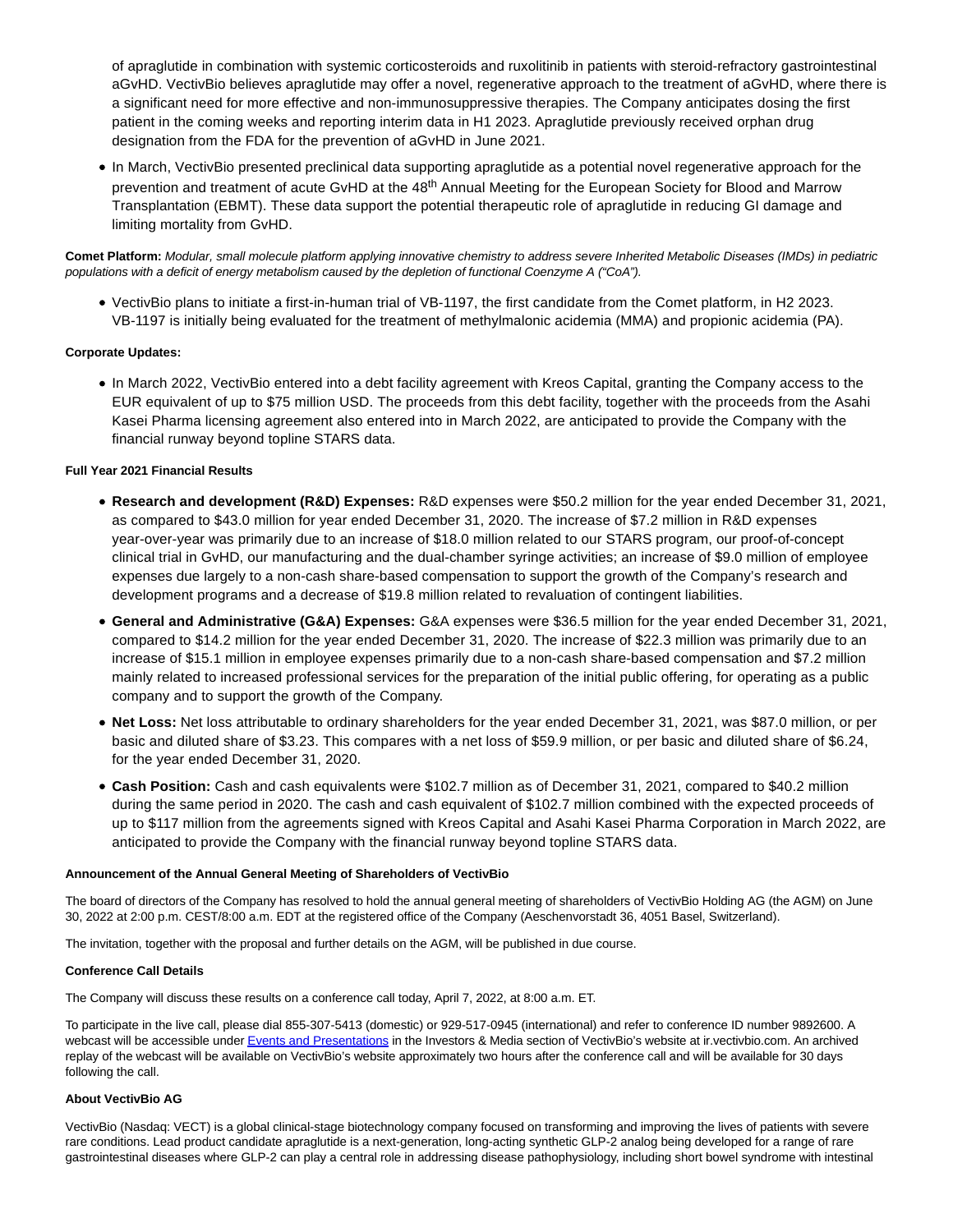failure (SBS-IF) and Acute Graft-Versus-Host Disease (aGVHD).

VectivBio is also advancing its modular, small molecule CoMET platform to address a broad range of previously undruggable Inherited Metabolic Diseases (IMDs). CoMET leverages innovative chemistry, based on a proprietary stabilized pantetheine backbone, to restore fundamental cellular metabolism in pediatric populations with IMDs characterized by a deficit of energy metabolism caused by the depletion of functional Coenzyme A ("CoA"). Candidates from the CoMET platform are initially being evaluated in methylmalonic acidemia (MMA), propionic acidemia (PA), and other organic acidemias.

Learn more a[t www.vectivbio.com,](https://www.globenewswire.com/Tracker?data=3_1AVfWQ31S0AP4eZ7t71L2iGz0ASuAvth7jS77uBBWVa6yHWZRbL_LbNb9JS36maY_knGCEV--BX7XpNboJiA==) and follow us o[n LinkedIn a](https://www.globenewswire.com/Tracker?data=xKe9A2cQypj0tB3zwLgxYCE2pDV_F614rv_dsNodT9171fVVUISXaHSma2_NyxG1ptnR5w1jDWggQoXaK0sWvJpP6SGHtS8D-Y0N_nWNHls=)nd [Twitter.](https://www.globenewswire.com/Tracker?data=5QZBvtTFTakO0UosEpejOKL5IWfDltofkglSH9qlTtrje96-IALD88iH01IE5goNnirDqjGkk5pkKdf7wqxc0g==)

#### **Forward Looking Statements:**

Forward-looking statements are statements that are not historical facts. Words and phrases such as "anticipated," "forward," "will," "would," "may," "remain," "potential," "prepare," "expected," "believe," "plan," "near future," "belief," "guidance," and similar expressions are intended to identify forward-looking statements. These statements include, but are not limited to, statements concerning the Company's plans regarding the use of funds from the debt facility with Kreos Capital and its partnership agreement with Asahi Kasei Pharma Corporation, and the prospects of apraglutide and its Comet platform, as well as potential upcoming data readouts from its clinical trials. All of such statements are subject to risks and uncertainties, many of which are difficult to predict and generally beyond VectivBio's control, that could cause actual results to differ materially from those expressed in, or implied or projected by, the forward-looking statements. Such risks and uncertainties include, but are not limited to: the impacts of the Russian/Ukrainian war and the ongoing COVID-19 pandemic, including interruptions or other adverse effects on clinical trials and delays in regulatory review; delay in or failure to obtain regulatory approval of VectivBio's product candidates and successful compliance with FDA and other governmental regulations applicable to product approvals; the risks inherent in drug development and in conducting clinical trials; and those risks and uncertainties identified in the "Risk Factors" section of VectivBio's Annual Report for the year ending December 31, 2021 on Form 20-F filed with the Securities and Exchange Commission on April 7, 2022. All forward-looking statements contained in this press release speak only as of the date on which they were made. Except to the extent required by law, VectivBio undertakes no obligation to update such statements to reflect events that occur or circumstances that exist after the date on which they were made.

#### **VectivBio Contacts:**

Claudia D'Augusta VectivBio Chief Financial Officer [claudia.daugusta@vectivbio.com](https://www.globenewswire.com/Tracker?data=Mfb8BTSm3P5TAyAVR0vQ8dgJhhymFVxnaw0qlpauuGxSqL35ti2mowO3rqsgukxZo1_o81Xhcaib4IxeQ8eISNLSpQbMM67BJFpMf2fefeNnuBCYdPxXY6f4dZxGf2Fb)

**Investors:** Investor Relations [ir@vectivbio.com](https://www.globenewswire.com/Tracker?data=CBCSYWOXzEgjOh--sPUHWFw97lUyZ2ZOGdo6vCrO5yX5DQv6a-STYtAqPYB4NZJwmjFdwNNI9GbgktrymTFPsQ==)

#### **VectivBio Holding AG**

**Consolidated and carve-out statements of operations and other comprehensive loss**

|                                                                     | For the year ended December 31, |           |           |
|---------------------------------------------------------------------|---------------------------------|-----------|-----------|
| In thousands of United States dollars ("USD")                       |                                 |           |           |
|                                                                     | 2021                            | 2020      | 2019      |
| <b>CONSOLIDATED STATEMENTS OF OPERATIONS</b>                        |                                 |           |           |
| Research and development expenses                                   | (50, 180)                       | (43,035)  | (15,980)  |
| General and administrative expenses                                 | (36, 536)                       | (14,226)  | (8,335)   |
| <b>Operating loss</b>                                               | (86, 716)                       | (57, 261) | (24, 315) |
| Financial income                                                    |                                 |           | 15        |
| Financial expense                                                   | (36)                            | (1, 118)  | (50)      |
| Foreign exchange differences, net                                   | (193)                           | (1, 565)  | 869       |
| Loss before income taxes                                            | (86, 945)                       | (59, 943) | (23, 481) |
| Income taxes                                                        | (64)                            |           |           |
| <b>Net loss</b>                                                     | (87,009)                        | (59, 943) | (23, 481) |
| OTHER CONSOLIDATED COMPREHENSIVE INCOME OR LOSS, NET OF INCOME TAX  |                                 |           |           |
| Remeasurement of net pension liabilities                            | 457                             | (858)     | (678)     |
| Total items that will not be reclassified subsequently to profit or |                                 |           |           |
| loss                                                                | 457                             | (858)     | (678)     |
| Exchange differences arising on translation of foreign operations   | 853                             | 801       | 338       |
| Total items that may be reclassified subsequently to profit or loss | 853                             | 801       | 338       |
| Total other comprehensive loss, net of income tax                   | 1,310                           | (57)      | (340)     |
| <b>Total comprehensive loss</b>                                     | (85, 699)                       | (60,000)  | (23,821)  |